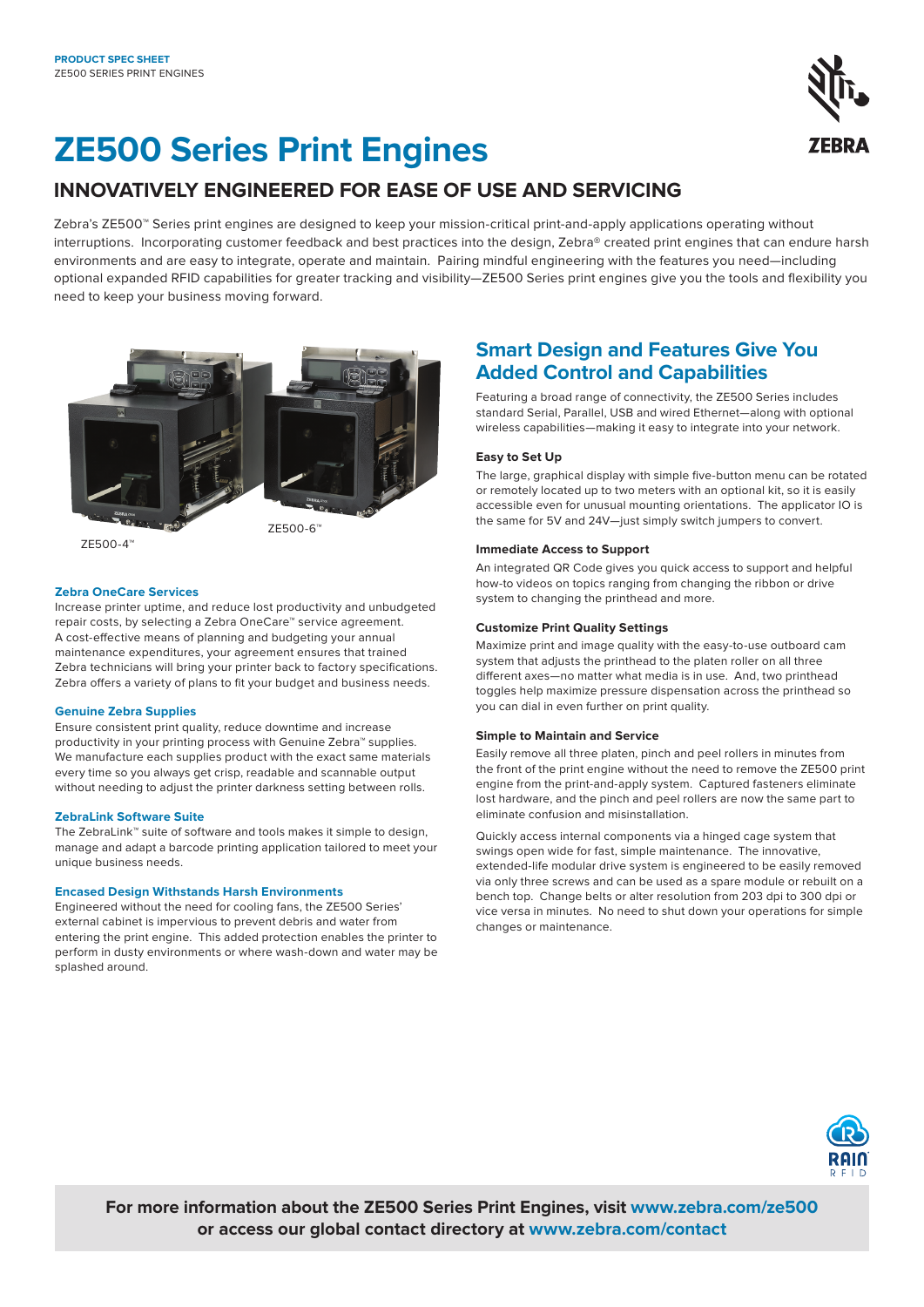## **ZE500 Specifications**

#### **RFID**

- Supports tags compatible with: UHF EPC Gen 2 V2, ISO/IEC 18000-63 and RAIN RFID protocols
- Prints and encodes short pitch item level tags
- Variable RFID power settings to support the widest range of tags
- RFID job monitoring tools track RFID performance
- RFID ZPL® commands provide compatibility with existing Zebra RFID printers
- Support for industry multi-vendor chip-based serialization (MCS)
- Supports block permalocking of user memory compatible with ATA Spec 2000
- Integrated ThingMagic® RFID Reader/Encoder

### **STANDARD FEATURES**

- Print methods: thermal transfer or direct thermal
- Orientation: right-hand or left-hand
- Industrial all-metal construction
- Applicator interface
- Transmissive and reflective media sensors
- Thin film printhead with E3™ Element Energy™ Equalizer for superior print quality
- Real-time clock
- Rotatable display
- ZPL II®

### **PRINTER SPECIFICATIONS**

| Resolution                    | 203 dpi/8 dots per mm or 300 dpi/12 dots per mm                                                                                                                                                                                                                                                                                                                                                                                                                                                                                                                                                                                                                                                                     |  |
|-------------------------------|---------------------------------------------------------------------------------------------------------------------------------------------------------------------------------------------------------------------------------------------------------------------------------------------------------------------------------------------------------------------------------------------------------------------------------------------------------------------------------------------------------------------------------------------------------------------------------------------------------------------------------------------------------------------------------------------------------------------|--|
| Memory                        | 16 MB SDRAM, 64 MB Flash                                                                                                                                                                                                                                                                                                                                                                                                                                                                                                                                                                                                                                                                                            |  |
| <b>Maximum Print</b><br>Width | 7F500-4: 4.1"/104 mm<br>7F500-6: 6.6"/168 mm                                                                                                                                                                                                                                                                                                                                                                                                                                                                                                                                                                                                                                                                        |  |
| <b>Maximum Print</b><br>Speed | ZE500-4: 12"/305 mm per second (203 and 300 dpi)<br>ZE500-6: 12"/305 mm per second (203 dpi)<br>10"/254 mm per second (300 dpi)                                                                                                                                                                                                                                                                                                                                                                                                                                                                                                                                                                                     |  |
| <b>Media Sensors</b>          | Transmissive and reflective                                                                                                                                                                                                                                                                                                                                                                                                                                                                                                                                                                                                                                                                                         |  |
| <b>Print Length</b>           | 7F500-4:<br>• Label and liner width: 0.625"/16 mm to 4.5"/114 mm<br>• Minimum length with back feed: 0.5"/13 mm<br>• Minimum length without back feed: 0.25"/6.5 mm<br>• Minimum length in stream mode: 0.25"/6.5 mm<br>• Maximum length: 39"/991 mm<br>• Maximum continuous media print length:<br>• 150"/3,810 mm<br>· Ribbon width: 1"/25.4 mm to 4.2"/107 mm<br>7F500-6:<br>• Label and liner width: 3"/76 mm to 7.1"/180 mm<br>• Minimum length with back feed: 3"/76 mm<br>• Minimum length without back feed: 1"/25.4 mm<br>• Minimum length in stream mode: 1"/25.4 mm<br>• Maximum length: 39"/991 mm<br>• Maximum continuous media print length: 150"/3,810 mm<br>• Ribbon width: 3"/76 mm to 7.1"/180 mm |  |

| Minimum Label<br>and Liner Length                                                                                                           | ZE500-4:<br>• Applicator mode, backfeed on: 0.50 in./12.7mm<br>• Applicator mode, backfeed off: 0.25 in./6.4mm<br>• Stream mode: 0.25 in./6.4mm<br>· Rewind mode: 0.25 in./6.4mm "loose loop"<br>· Tear-off mode, backfeed on: 0.50 in./12.7mm<br>· Tear-off mode, backfeed off: 0.25 in./6.4mm<br>7F500-6:<br>• Applicator mode, backfeed on: 3.0 in./76.2mm<br>• Applicator mode, backfeed off: 1.0 in./25.4mm<br>• Rewind mode: 1.0 in./25.4mm "loose loop"<br>· Tear-off mode, backfeed on: 3.0 in./76.2mm<br>· Tear-off mode, backfeed off: 1.0 in./25.4mm |                |  |
|---------------------------------------------------------------------------------------------------------------------------------------------|-----------------------------------------------------------------------------------------------------------------------------------------------------------------------------------------------------------------------------------------------------------------------------------------------------------------------------------------------------------------------------------------------------------------------------------------------------------------------------------------------------------------------------------------------------------------|----------------|--|
| <b>Maximum Media</b><br>Width                                                                                                               | ZE500-4: 4.5"/114 mm<br>ZE500-6: 7.1"/180 mm                                                                                                                                                                                                                                                                                                                                                                                                                                                                                                                    |                |  |
| <b>Media Roll Size</b>                                                                                                                      | 4.0" (101.6mm) O.D on a 1.0" (25.4mm) I.D. core                                                                                                                                                                                                                                                                                                                                                                                                                                                                                                                 |                |  |
| <b>Thickness</b>                                                                                                                            | ZE500-4: 0.0053"/0.135 mm to 0.010"/0.254 mm<br>ZE500-6: 0.003"/0.076 mm to 0.012"/0.305 mm                                                                                                                                                                                                                                                                                                                                                                                                                                                                     |                |  |
| <b>Media Types</b>                                                                                                                          | Continuous, die-cut or black mark                                                                                                                                                                                                                                                                                                                                                                                                                                                                                                                               |                |  |
|                                                                                                                                             | RIBBON CHARACTERISTICS (Thermal-transfer option only)                                                                                                                                                                                                                                                                                                                                                                                                                                                                                                           |                |  |
| <b>Standard Length</b>                                                                                                                      | 1,968'/600 M                                                                                                                                                                                                                                                                                                                                                                                                                                                                                                                                                    |                |  |
| Width                                                                                                                                       | ZE500-4: 1"/25.4 mm to 4.2"/107 mm<br>7F500-6: 3"/76 mm to 7.1"/180 mm                                                                                                                                                                                                                                                                                                                                                                                                                                                                                          |                |  |
| Core I.D.                                                                                                                                   | 1"/25.4 mm ID                                                                                                                                                                                                                                                                                                                                                                                                                                                                                                                                                   |                |  |
| <b>OPERATING CHARACTERISTICS</b>                                                                                                            |                                                                                                                                                                                                                                                                                                                                                                                                                                                                                                                                                                 |                |  |
| Environmental                                                                                                                               | Operating Temperature: 31°F to 104°F/0°C to 40°C<br>Operating Humidity: 20% to 95% non-condensing R.H.<br>Storage/Transportation Temperature: -40°F to 160°F/<br>-40°C to 71°C<br>Storage Humidity: 5% to 95% non-condensing R.H.                                                                                                                                                                                                                                                                                                                               |                |  |
| <b>Electrical</b>                                                                                                                           | Universal power supply with power-factor correction<br>90-264 VAC, 47-63 Hz                                                                                                                                                                                                                                                                                                                                                                                                                                                                                     |                |  |
| <b>Agency Approvals</b>                                                                                                                     | VCCI, CCC<br>• Standards approvals: IEC 60950-1; EN 55022,<br>Class A; EN 55024; EN 61000-3-2, 3-3<br>· Product markings: NRTL; CE; FCC A; ICES-003; VCCI;<br>C-Tick; CCC; NOM; Gost-R; S- Mark; KCC; BSMI                                                                                                                                                                                                                                                                                                                                                      |                |  |
| PHYSICAL CHARACTERISTICS                                                                                                                    |                                                                                                                                                                                                                                                                                                                                                                                                                                                                                                                                                                 |                |  |
|                                                                                                                                             | ZE500-4                                                                                                                                                                                                                                                                                                                                                                                                                                                                                                                                                         | ZE500-6        |  |
| Length                                                                                                                                      | 14.9"/379 mm                                                                                                                                                                                                                                                                                                                                                                                                                                                                                                                                                    | 17.2"/438 mm   |  |
| Width                                                                                                                                       | 9.6"/245 mm                                                                                                                                                                                                                                                                                                                                                                                                                                                                                                                                                     | 9.6"/245 mm    |  |
| Height                                                                                                                                      | 11.8"/300 mm                                                                                                                                                                                                                                                                                                                                                                                                                                                                                                                                                    | 11.8"/300 mm   |  |
| Weight                                                                                                                                      | 34 lbs/15.4 kg                                                                                                                                                                                                                                                                                                                                                                                                                                                                                                                                                  | 38 lbs/17.3 kg |  |
|                                                                                                                                             | <b>COMMUNICATION AND INTERFACE CAPABILITIES</b>                                                                                                                                                                                                                                                                                                                                                                                                                                                                                                                 |                |  |
| Parallel port: Centronics®-compatible<br>Serial interface: RS-232<br><b>USB 2.0</b><br>ZebraNet <sup>®</sup> 10/100 Print Server (internal) |                                                                                                                                                                                                                                                                                                                                                                                                                                                                                                                                                                 |                |  |

**MEDIA CHARACTERISTICS**

Applicator interface with DB-15F connector Optional ZebraNet b/g Print Server

### **Ideal for printand-apply labeling applications for products, cartons, cases and pallets in:**

- **Manufacturing** and warehousing
- Automotive
- Pharmaceuticals
- Food and beverage • Health and beauty

**zebra technologies 2**